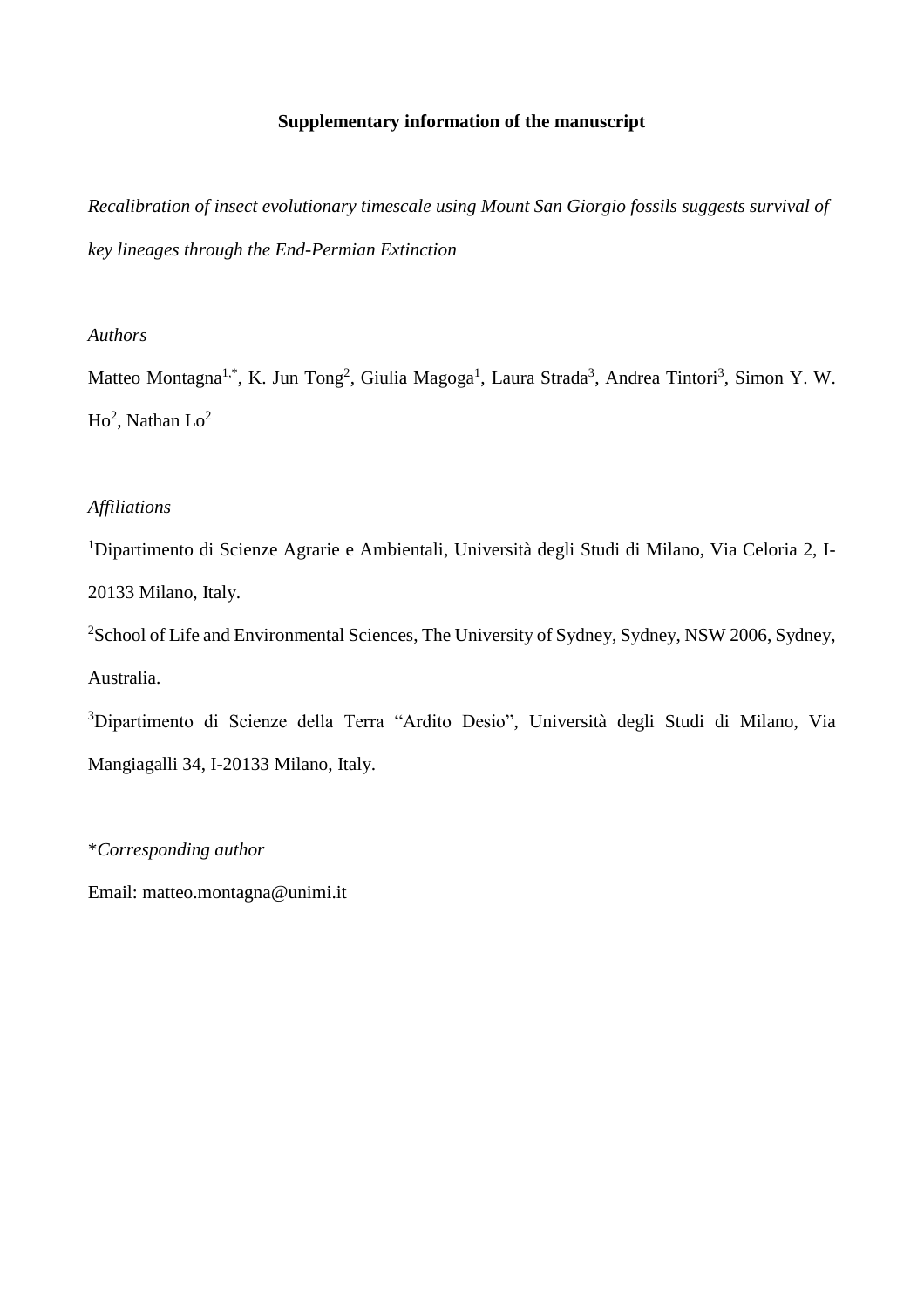### *1. Mount San Giorgio fossil collection*

 Mount San Giorgio fossils used in this study consist of a subset of the 19 specimens (Table S1) collected during fieldwork activities between 1997 and 2003 in the Lower Kalkschieferzone, the uppermost part of the Meride Limestone, at the Val Mara site D near Meride on the Swiss side of the UNESCO World Heritage site of Mount San Giorgio (Italy-Switzerland; Figure S1). All of the specimens have been deposited at Museo Cantonale di Storia Naturale di Lugano (MCSN), Switzerland. Information relating to the MSG fossils used for calibration are available in Tables S1 and S2.

### *2. The eight MSG fossils used for calibration*

 The eight MSG fossils used for calibration are: *i*) the completely phosphatized *Gigamachilis triassicus* (Archaeognatha: Machilidae), ascribed to Archaeognatha based upon the presence of large maxillary palps (partially preserved), abdominal coxopodites showing coxopodal vesicles and styli, paired annulated cerci and the basal part of the filum terminale, with stylus-like structures on the second thoracic leg and scales on appendages that prompt its attribution to the extant group Machilidae [16,17]; *ii*) *Tintorina meridensis* (Ephemeroptera: Tintorinidae), with a general habitus and wing venation that prompt its attribution to the infraorder Ephemeroidea [21]; *iii*) *Archetingis ladinica* (Hemiptera: Tingidae) preserving clearly visible areole on the forewings (protruding beyond abdomen margin) and on pronotum, a moderately long rostrum with bucculae and tarsi two- segmented [18]; *iv*) *Praedodromeus sangiorgiensis* (Coleoptera: Trachipachidae) with a general habitus and diagnostic characters such as the presence of a simple sulcate antenna cleaner in the distal part of the tibiae and the metacoxa separating thorax and abdomen that prompt its ascription to subfamily Eodromeinae of Trachypachidae [22]; *v*) a single elytron showing features of the venation that allowed assignment to the genus *Notocupes* (Coleoptera: Cupedidae) [21]; *vi*) specimen MCSN8464 preserved in dorsolateral view assigned to suborder Polyphaga (not Staphyliniformia) in Coleoptera [22,24]; *vii*) a completely phosphatized specimen identified as a stonefly nymph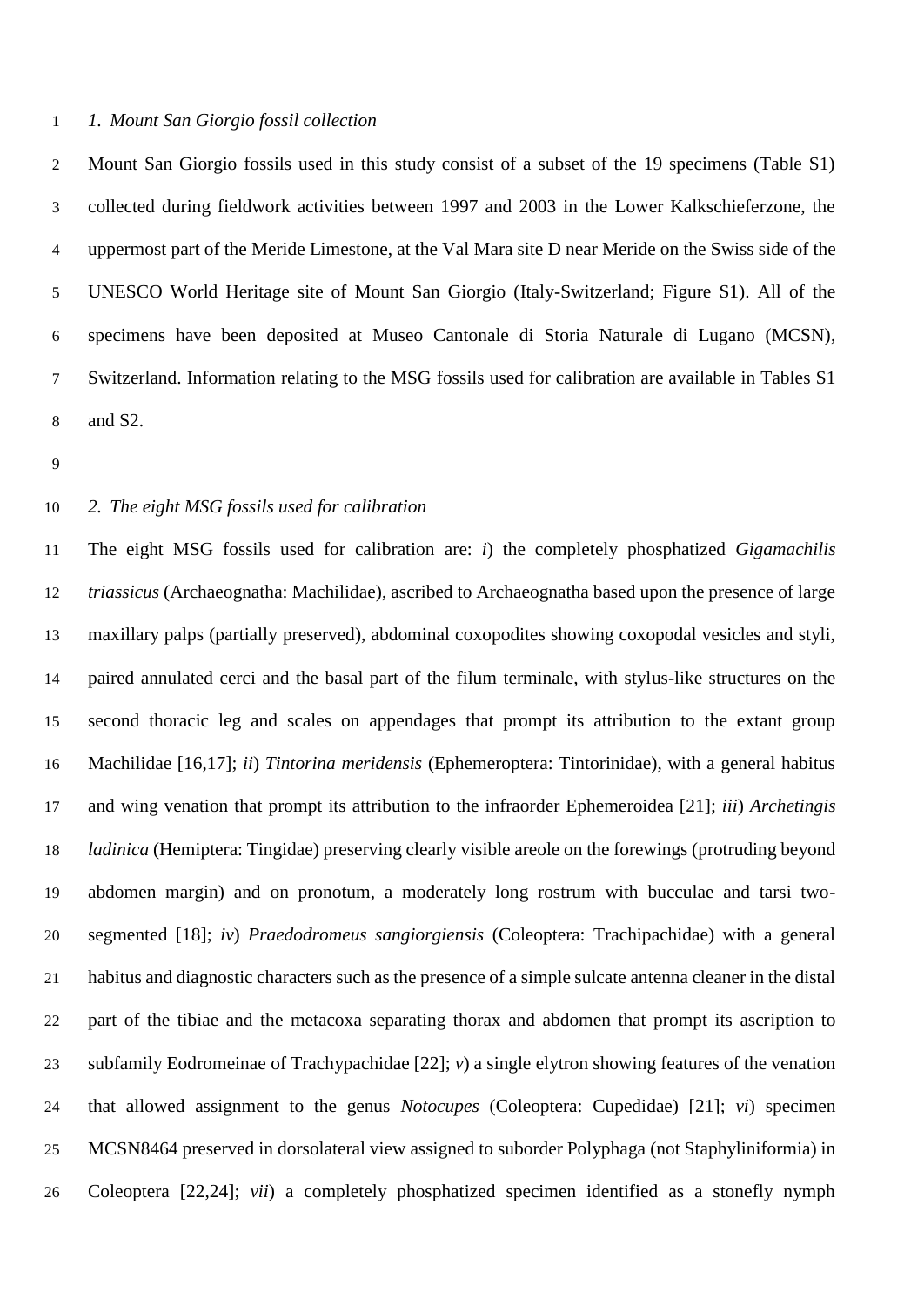(Plecoptera) that exceptionally preserves two pairs of wing stubs (confirming the hemimetabolous metamorphosis of the taxon) and part of the brain, and a prognathous head harbouring smooth and symmetrical mandibles and maxillary palps (specimen MCSN8462) [22,24]; and *viii*) a phosphatized male webspinner (Embioptera) of 18.3 mm in length, which preserves: swollen fore basitarsi, three segmented tarsi, forelegs and hindlegs with enlarged femora, rather large head (as can be inferred from the insertion of the partially preserved antennae and maxillary palps), and impression of folded wings and terga X [22,24].

 Nodes at which minimum age constraints were informed by the MSG fossils are the following: *i*) node 161, based on *G. triassicus* and corresponding to crown Archaeognata (Machilidae + Meinertellidae); *ii*) node 166, based on *T. meridensis* and corresponding to crown Palaeoptera; *iii*) node 217, based on *A. ladinica* and corresponding to the split between crown Cimicomorpha and Pentatomorpha, represented by *Acanthosoma haemorrhoidale* and *Notostira elongata*; *iv*) node 249, based on *P. sangiorgiensis* and corresponding to crown Adephaga in Coleoptera; *v*) node 248, based on *Notocupes* sp. and corresponding to the split between the beetle suborders Archostemata and Adephaga, here represented by the extant *Carabus granulatus*, *Gyrinus marinus*, and *Priacma serrata*; *vi*) node 245, based on specimen MCSN8464 (Polyphaga in Coleoptera) and corresponding to crown Polyphaga in Coleoptera; *vii*) node 176, based on the stonefly nymph (Plecoptera) fossil, corresponding to the split between Plecoptera and Orthoptera, Dictyoptera, Mantophasmatodea, Grylloblattodea, Embioptera, and Phasmatodea; and *vii*) node 188, based on the webspinner MCSN8457 and corresponding to the split between Embioptera (*Haploembia palaui* and *Aposthonia japonica*) and Phasmatodea (*Timema cristinae*, *Aretaon asperrimus*, and *Peruphasma schultei*).

# *3. Image acquisition and figure preparation*

 Direct observations and measurements were performed using a stereomicroscope (Leica MS5) with an ocular micrometer. The specimens were photographed under two different settings. First, macrophotography was performed with a Canon EOS 450 with 60 mm macro lens, with several image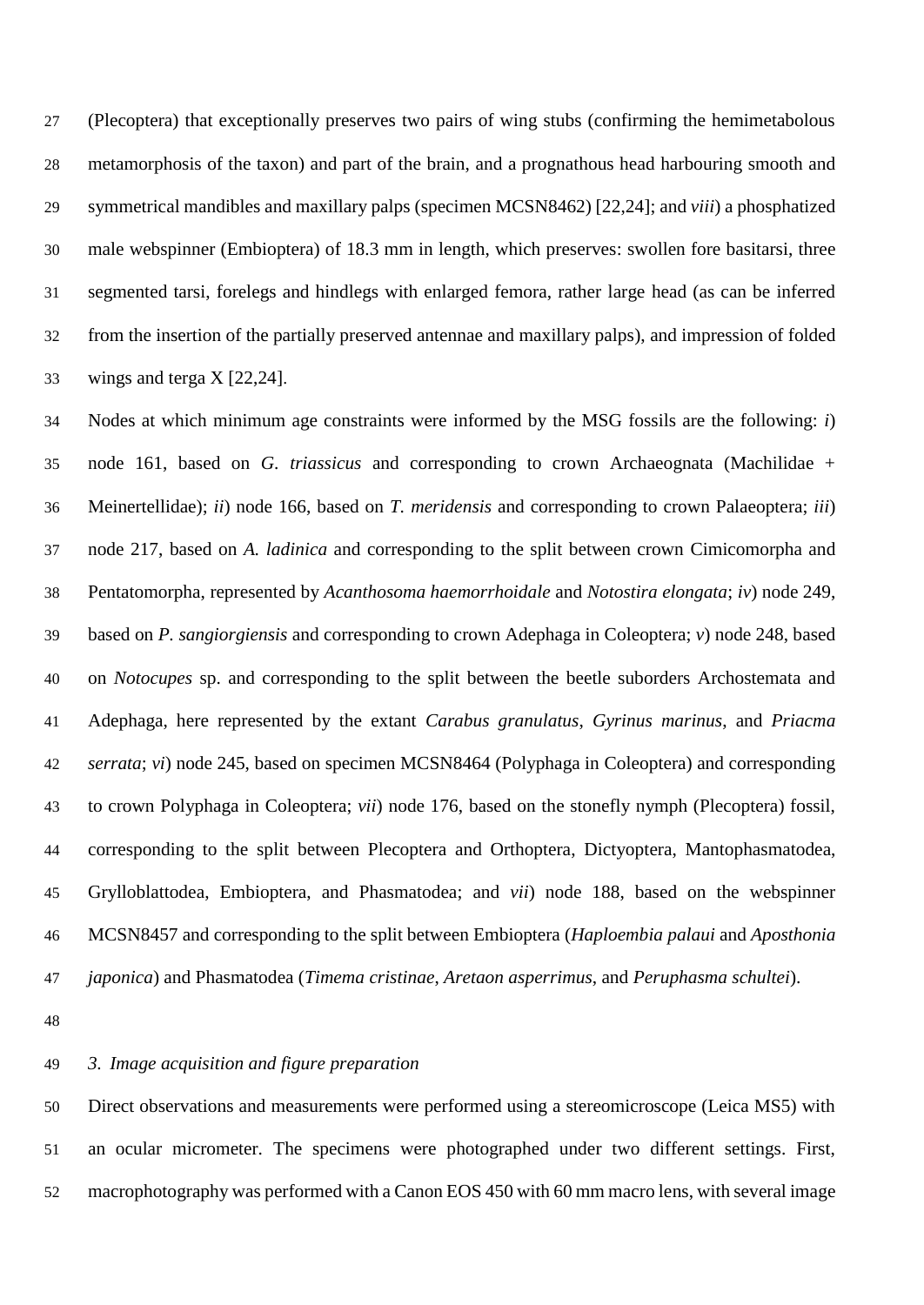stacks taken to obtain an entirely sharp high-resolution image. The stacks were subsequently fused and stitched with Zerene and Adobe Photoshop CS. Additionally, multi-layer microphotographs were acquired under transmitted light or fluorescence using a Zeiss Axio Zoom V16 stereomicroscope with the digital camera Zeiss Axiocam 506. Insect drawings included in figures were made using Wacom Intuos Pro graphics tablet and Adobe Illustrator CC. Figures were assembled using Adobe Photoshop CS.

#### *4. Genomic dataset, alignment, selection of meta-partitions and amino-acid substitution model*

 The amino acid data set was produced by extensive filtering of the original data set of 1,478 orthologue groups (1.3 million sites), which had been assembled from transcriptomic data [12], with alignment-masking techniques using the program Aliscore [80] to remove randomly similar sequences and alignment blocks that were scored as ambiguous [80,81] (see Section 3.3 in Supplementary Text of [12]). In this way, the filtering process maximized phylogenetic signal [80] and ensured that key groups had minimal missing data. The filtering process also removed compositionally heterogeneous sequences, because these violate the assumptions of most phylogenetic models [82].

 The amino acid data were divided into meta-partitions using PartitionFinder2 [83]. Each meta- partition contains sequences that PartitionFinder2 judges to share similar evolutionary dynamics and can be analysed as a single unit, according to the corrected Akaike information criterion. Meta- partitions with lengths below 500 amino acids were excluded, leaving a data set consisting of 220,615 amino acid sites. The 'greediest' search algorithm was used in PartitionFinder 2 to split the data set into 85 meta-partitions, with the substitution model for each meta-partition selected using PartitionFinder2 [83]. The LG amino-acid replacement matrix was chosen for 78 meta-partitions [84], the WAG matrix for five meta-partitions [85], and the JTT matrix for two meta-partitions [86].

### 5. *Description of the five sets of phylogenomic dating analyses performed*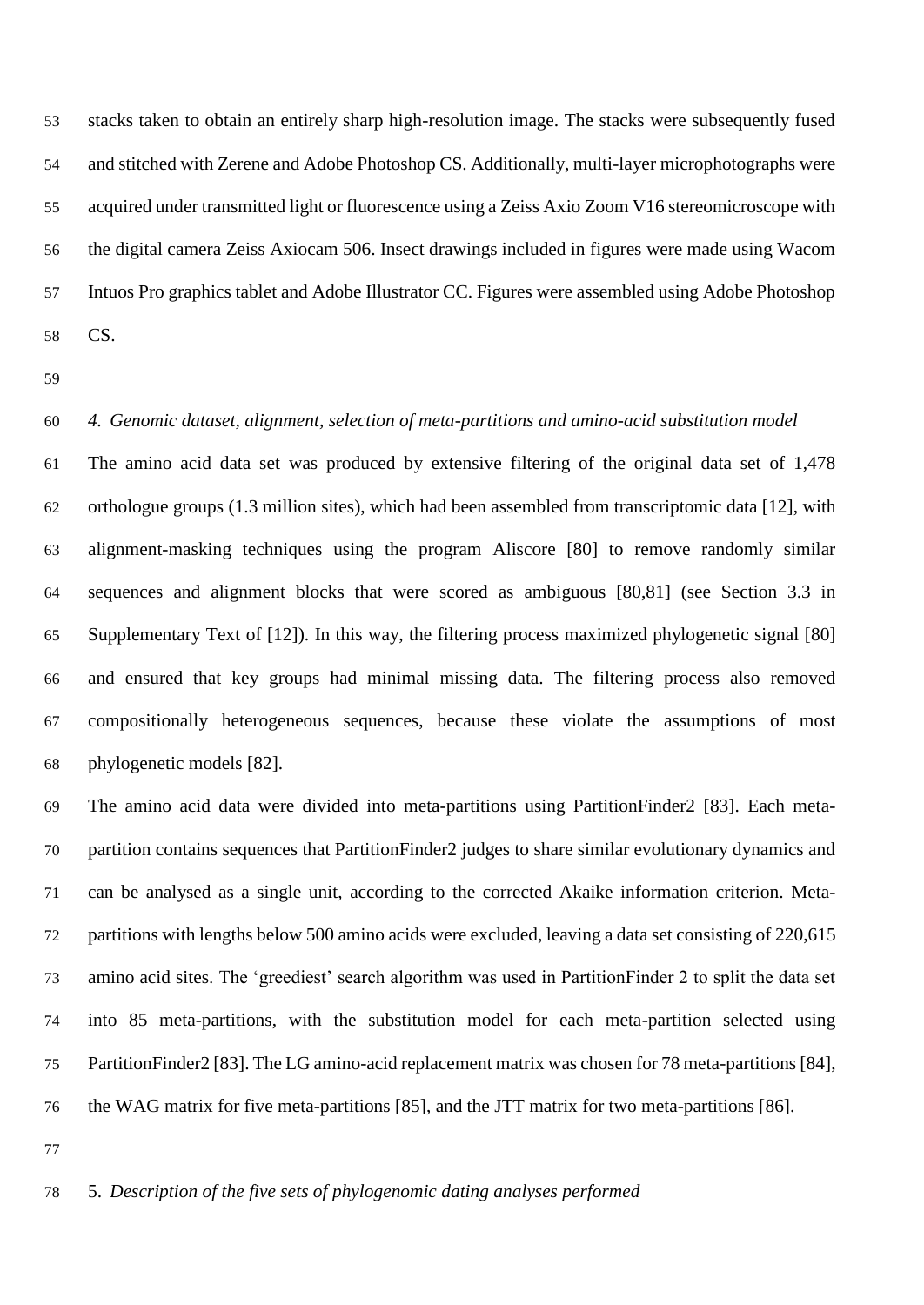In Analysis 1, we attempted to replicate the dating analysis of Misof et al. [12] by using their 37 fossil calibrations (20 lognormal and 17 uniform priors on node times). In Analysis 2, we used the calibrations from Misof et al. [12] and added the eight MSG calibrations as uniform priors on node times. In Analysis 3, we used the 37 fossil calibrations of Misof et al. [12] but all in the form of uniform priors on node times. This represents a more conservative treatment of fossil evidence because it makes no further assumptions about the relationship between the fossil age and the node time except in providing a minimum age. In Analysis 4, we used the calibrations of Misof et al. [12] and the eight MSG calibrations, all specified in the form of uniform priors on node times. Analyses 1 to 4 all involved the use of an independent-rates relaxed-clock model, whereby the branch rates are independently drawn from a common distribution [87]. In Analysis 5, we matched the calibration scheme of Analysis 4 but instead used an autocorrelated-rates relaxed-clock model.

#### *X. Supplementary references*

- 80. Kück P, Meusemann K, Dambach J, Thormann B, von Reumont BM, Wägele JW, Misof B 2010.
- Parametric and non-parametric masking of randomness in sequence alignments can be improved and leads to better resolved trees. *Front. Zool.* **7**, 10.
- 81. Misof B, Misof K 2009. A Monte Carlo approach successfully identifies randomness in multiple sequence alignments: A more objective means of data exclusion. *Syst. Biol.* **58**, 21–34.
- 82. Jermiin L, Ho SYW, Ababneh F, Robinson J, Larkum AWD 2004 The biasing effect of compositional heterogeneity on phylogenetic estimates may be underestimated. *Syst. Biol.* **53**, 638–643.
- 83. Lanfear R, Frandsen PB, Wright AM, Senfeld T, Calcott B 2017 PartitionFinder 2: new methods
- for selecting partitioned models of evolution for molecular and morphological phylogenetic analyses. *Mol. Biol. Evol.* **34**, 772–773.
- 84. Le SQ, Gascuel O 2008 An improved general amino acid replacement matrix. *Mol. Biol. Evol.* **25**, 1307–1320.